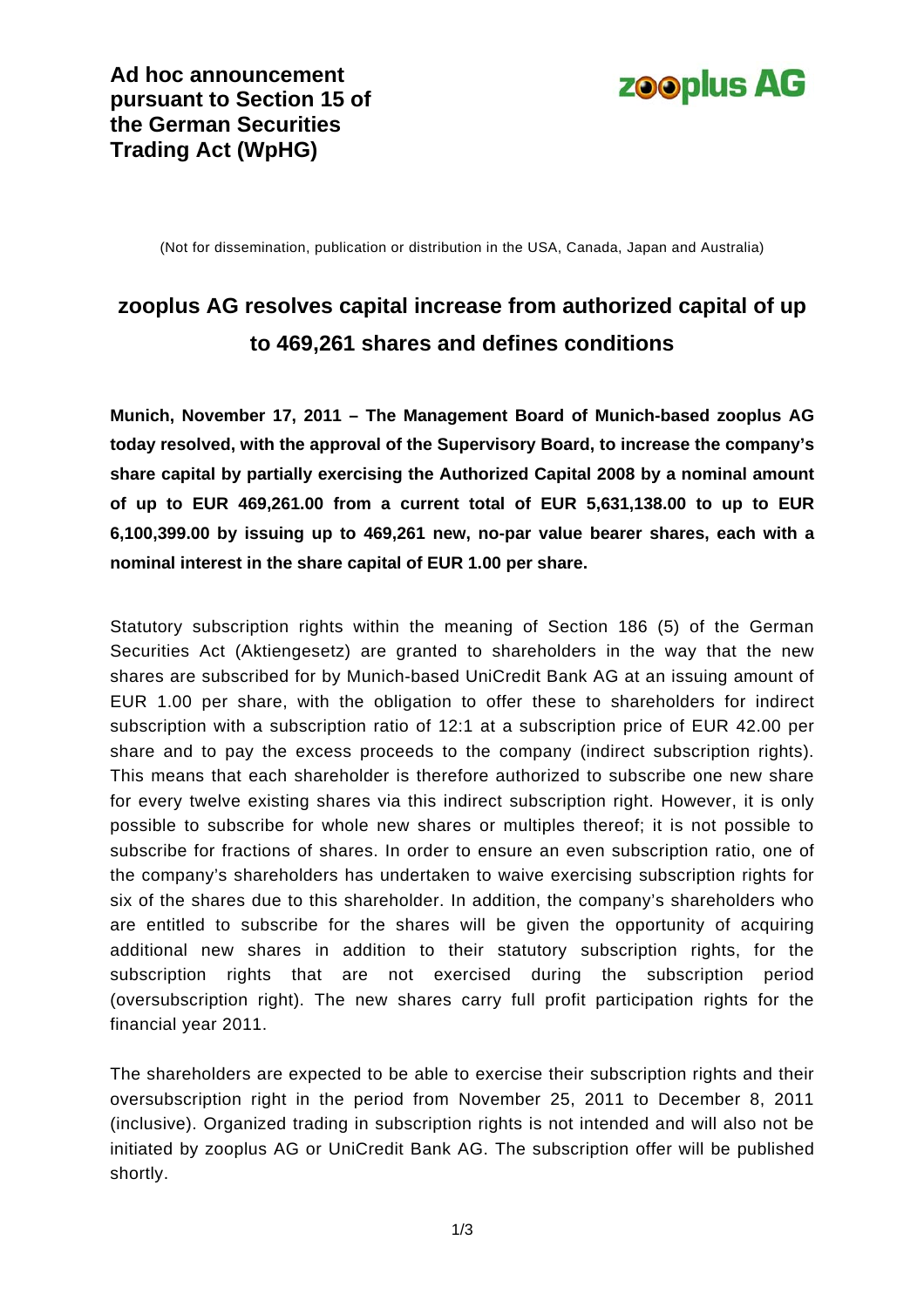

zooplus AG will generate gross proceeds of up to EUR 19,708,962.00 from the subscription offer. The company is intending to boost growth and expand European online market leadership with the proceeds from the capital increase. In line with its strategic goals, the capital increase allows the company to focus more strongly on international growth as well as the expansion of its operating business. In addition, the capital increases serves to strengthen the company's equity base.

# **Exclusion clause**

This publication is exclusively for information purposes and does not constitute either an offer to sell or a solicitation of an offer to buy any securities. There was neither a public offer in connection with this transaction, nor will there be a public offer of securities. No securities prospectus has been or will be prepared in connection with the transaction. Dissemination of this disclosure and the offer and sale of securities could be subject to restrictions in certain jurisdictions.

#### **United States of America**

This notice is not intended for persons in the United States of America (including its territories, dependencies, federal states and the District of Columbia) and may not be disseminated either directly or indirectly in the United States of America.

This notice is neither an offer nor part of an offer for the sale of or a solicitation of an offer to buy or subscribe for securities in the United States of America. The shares of zooplus AG detailed herein (the "shares") are and will not be registered according to the provisions of the United States Securities Act of 1933 in its respective applicable version ("Securities Act") or the securities trading laws in individual states of the USA, nor will they be offered or sold in the United States of America. The shares may neither be offered or sold in the United States of America nor to persons in the United States of America or delivered there either directly or indirectly, excluding exceptional cases as a result of an exemption from the registration requirements in the Securities Act or the law of an individual state of the USA.

# **Canada, Japan and Australia**

This disclosure is not intended for persons in Canada, Japan or Australia. The securities detailed in this disclosure may not be offered or sold to persons in these countries.

#### **<End of ad hoc announcement>**